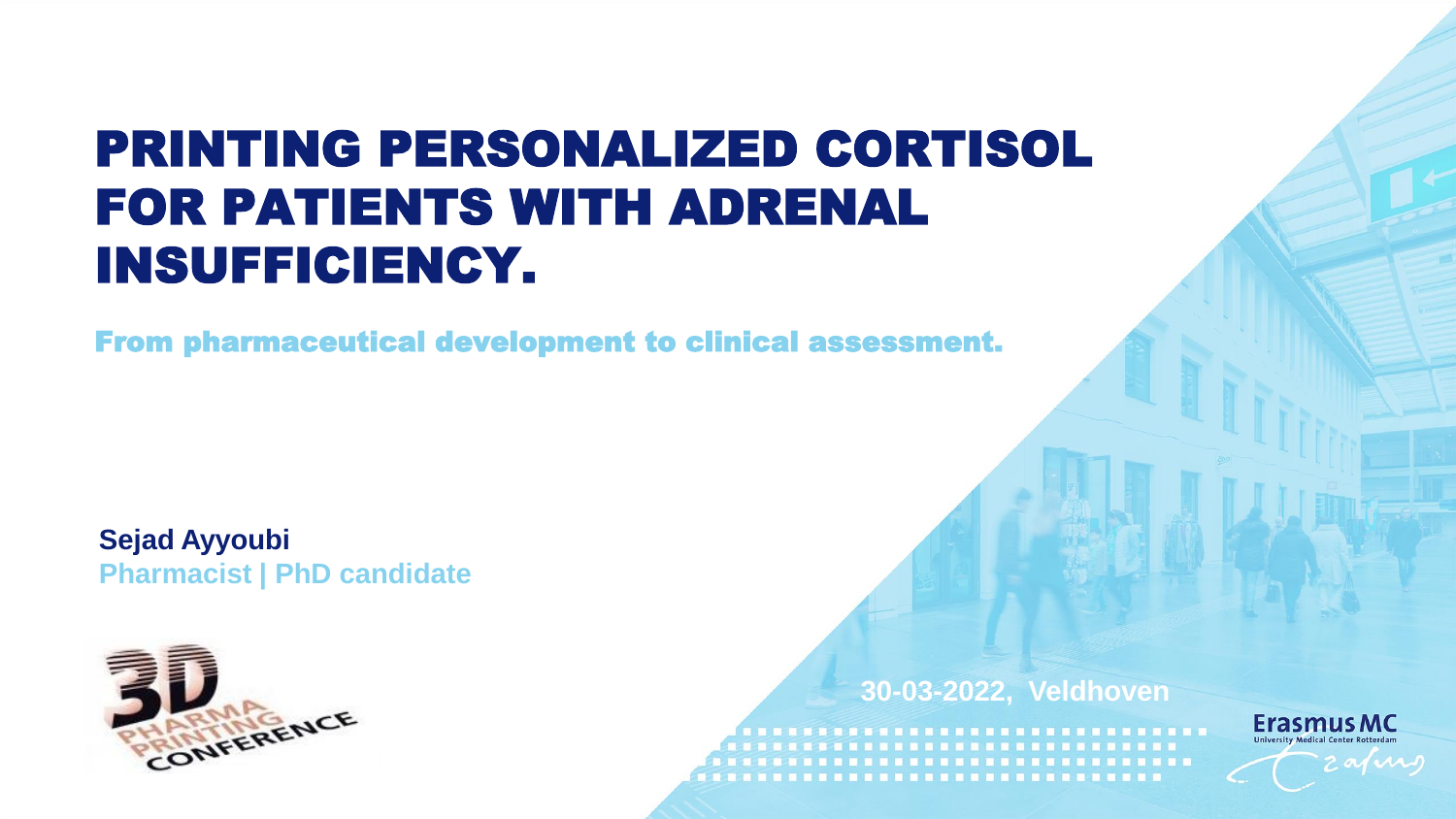### **Contents**

- 1. Unmet medical need Adrenal insuffiency
- 2. Pharmaceutical development Fused deposition modeling (FDM)
- 3. Clinical trial Feasibility study



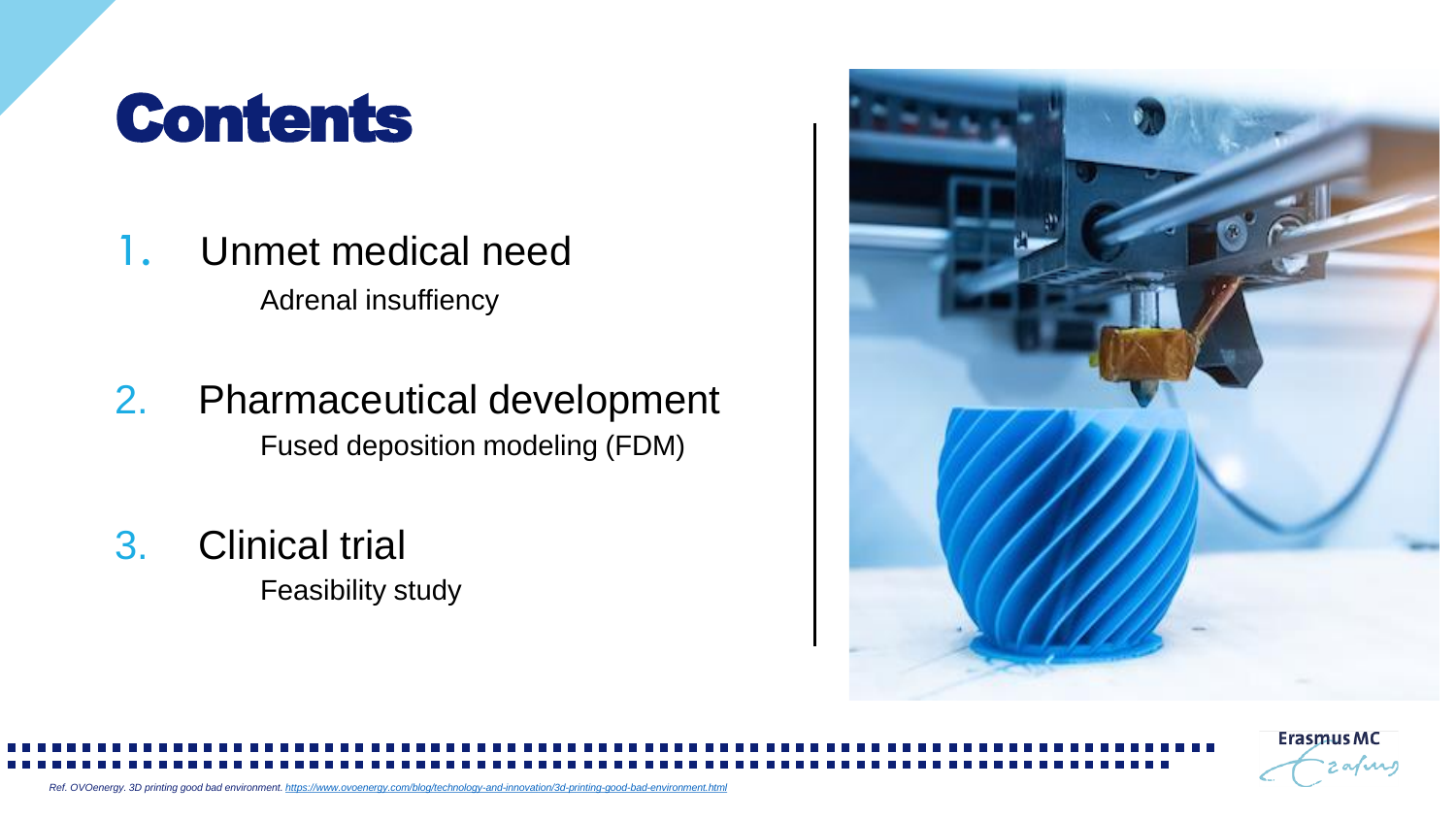## Adrenal insuffiency



### **Etiology**

- Autoimmune destruction
- Infection
- Haemorrhage
- Drug-induced
- Genetic
- Etc…



zafus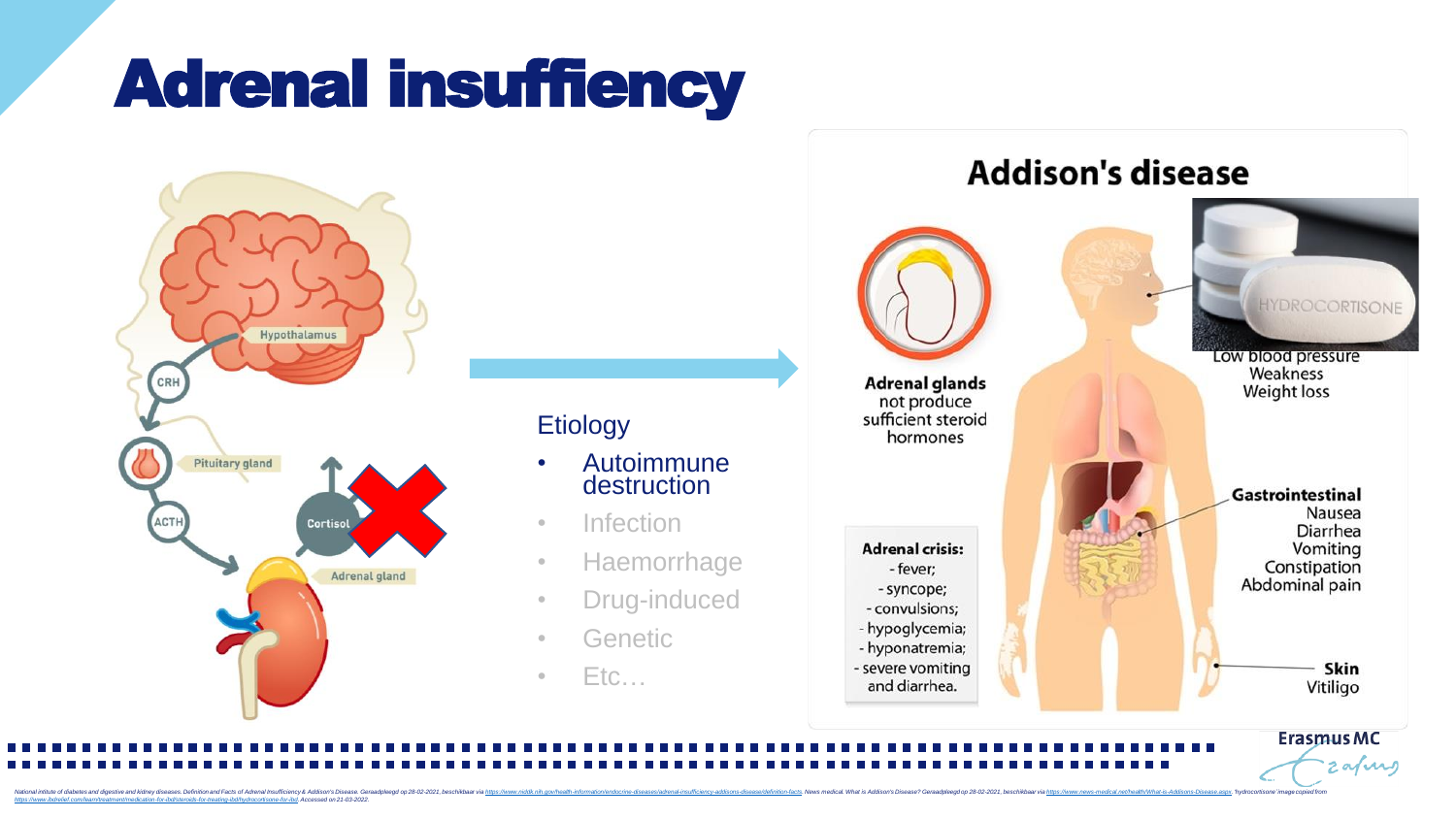## Standard of care

- **Goal:** mimic physiological Cortisol
- **Over-replacement:** weigh gain, diabetes, osteoporosis
- **Under-replacement:**  cardiovascular, mental, abdominal effects.



**Erasmus MC** 

zafiri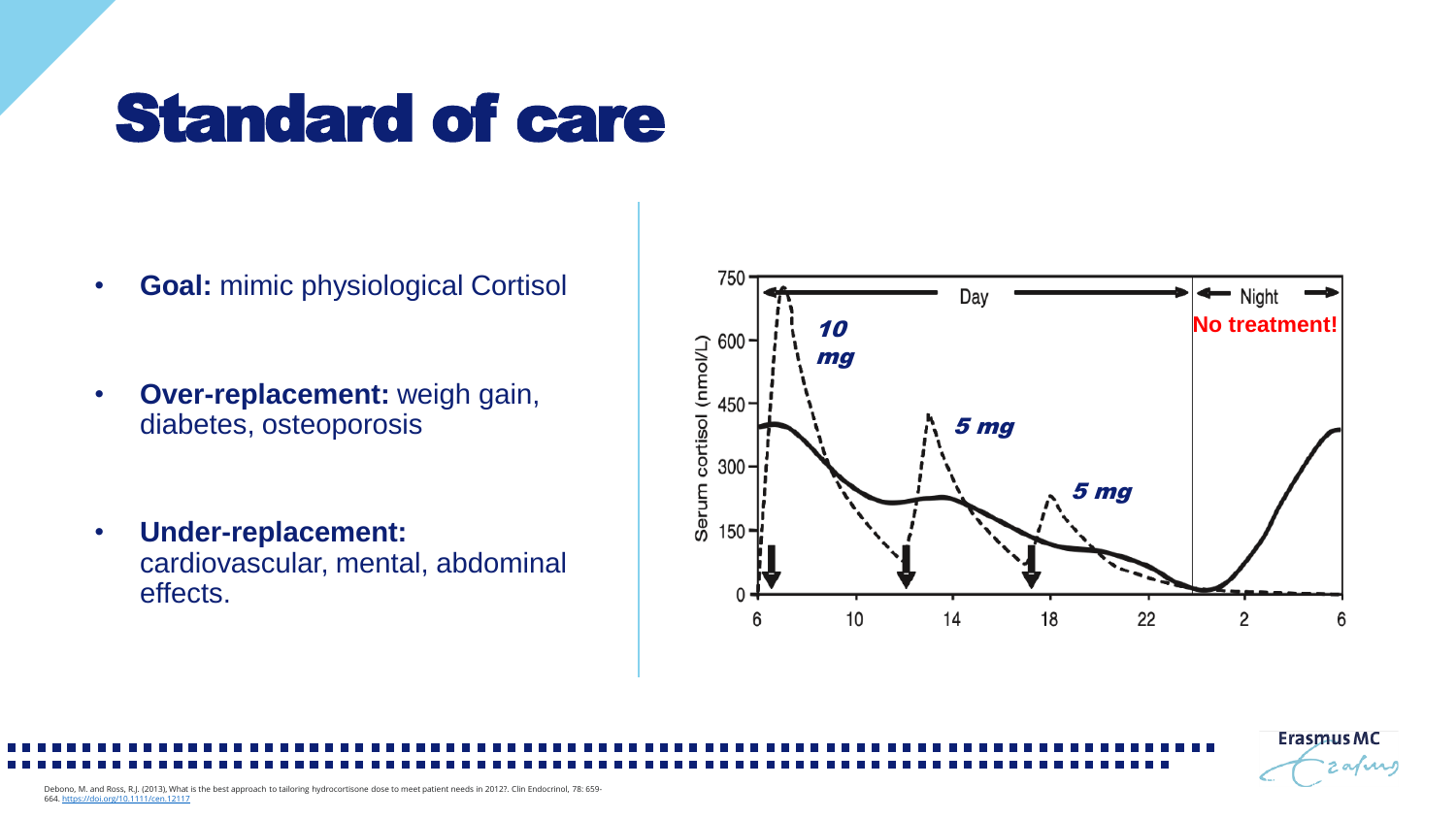## Plenadren©

- **Fixed dose (5 mg and 20 mg)**
- **No night-time cortisol**
- **Not standard of care**
	- Costs?
	- Evidence?
	- Experience?
	- Stable patient?



**Erasmus MC** 

2 aJuro

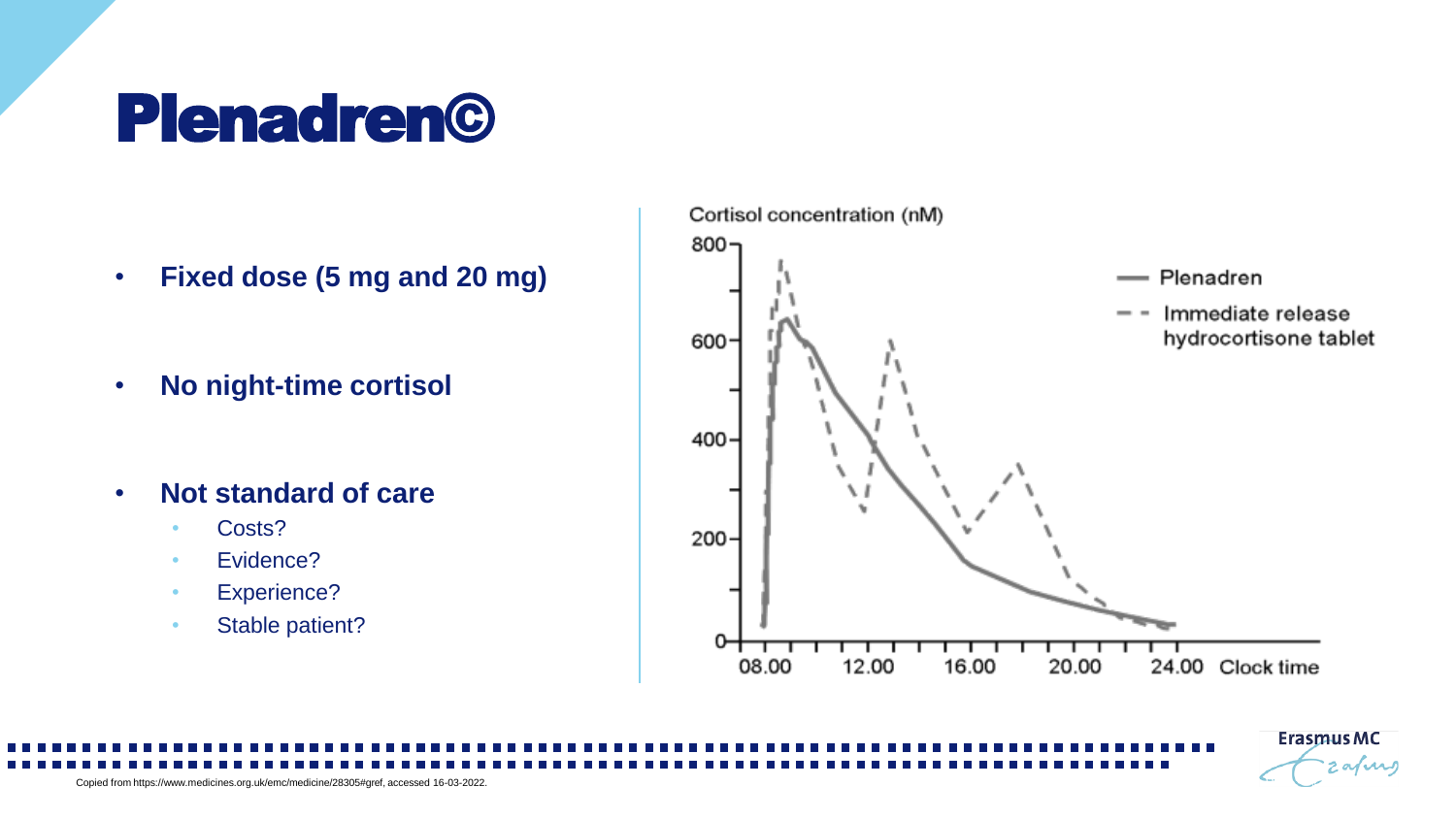## Tailor made cortisol

- **Print tailored made formulation**
	- Dose/size
- **Night time cortisol** 
	- Not waking up ill anymore
- **Therapy adherence**
	- Twice daily



zafiri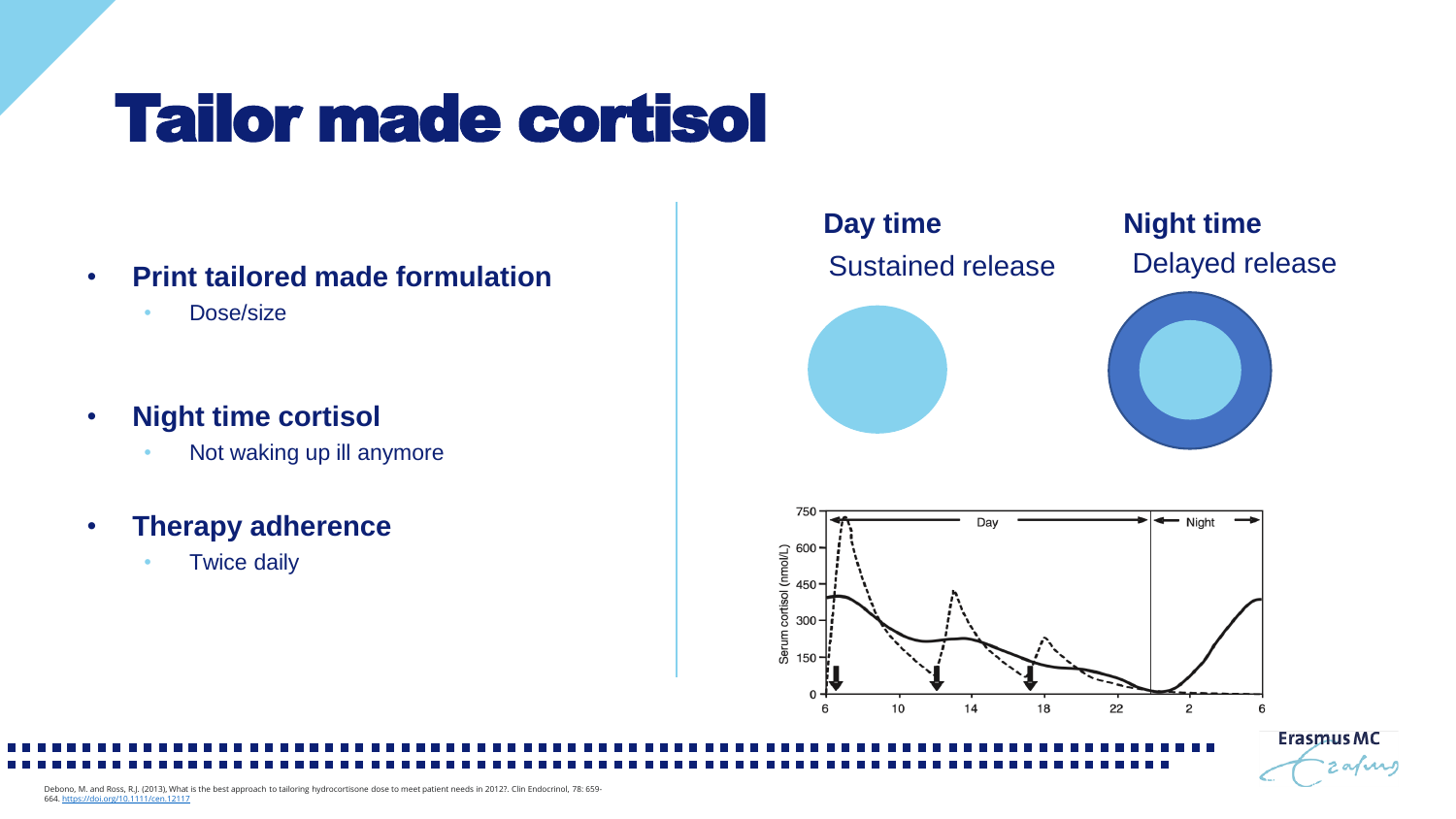# Preformulation: sustained release (1)

### 1. Polymer selection

| Formulation   HC Mgs PEG KVA HPC EC |  |    |    |
|-------------------------------------|--|----|----|
|                                     |  |    | 20 |
|                                     |  | 15 | 15 |

### 2. Manufacturing proces











### 3. Temperature settings

|                 | Extrusion Ti   Extrusion Tf   Printing T |                 | Platform T     |
|-----------------|------------------------------------------|-----------------|----------------|
| $110^{\circ}$ C | $170^{\circ}$ C                          | $200^{\circ}$ C | $50^{\circ}$ C |

### 4. Final product

• **Three designs**





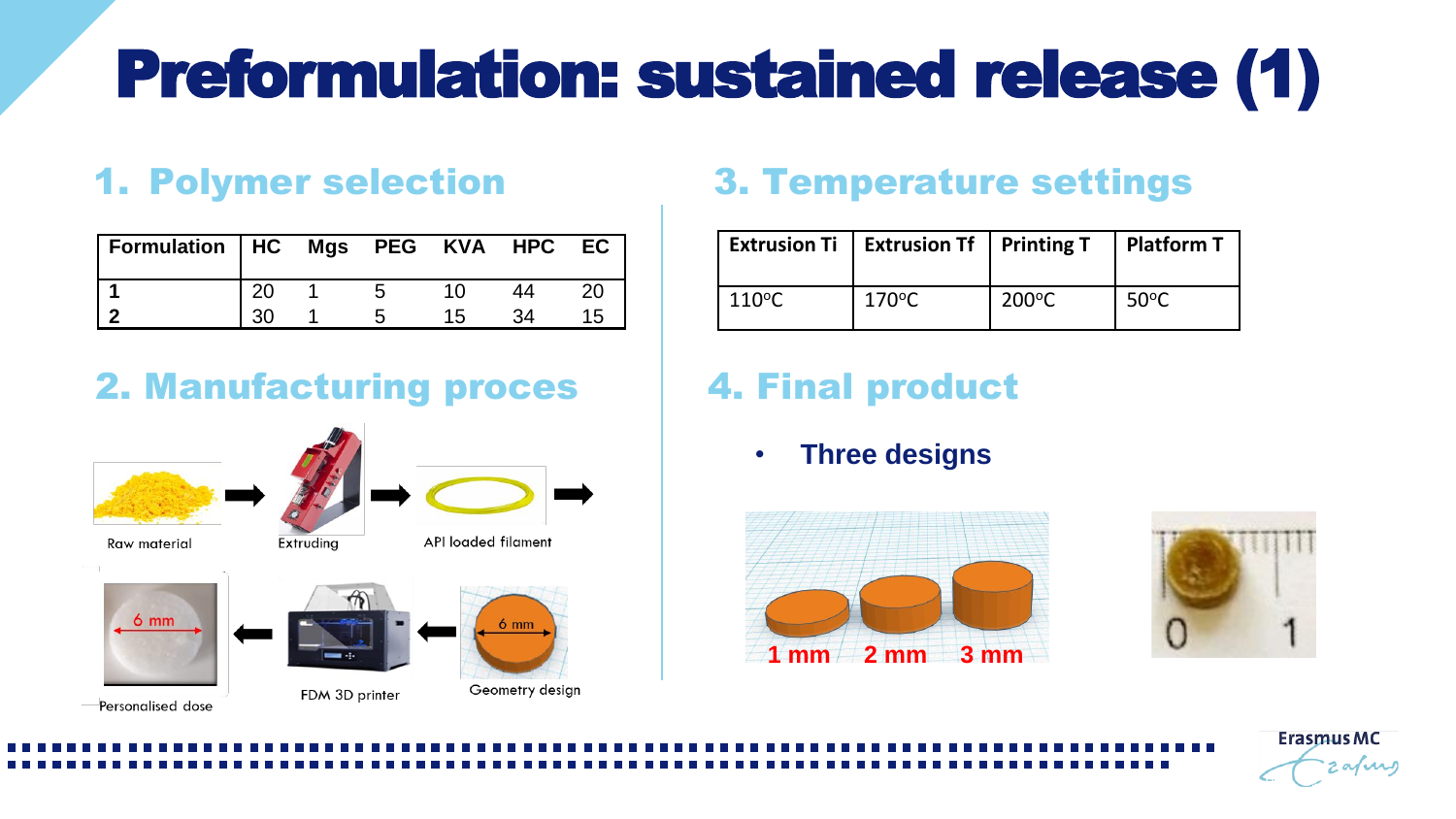## Preformulation studies (2)



• **Drug release > 80% in 24 h (Ph.Eur.)**



### 4. Formulation enhancement

| Print                             | Extrusion | <b>Average content</b> |  |
|-----------------------------------|-----------|------------------------|--|
| temperature (°C) temperature (°C) |           | tablet (%)             |  |
| 200                               | 170       | 70.9                   |  |
|                                   |           |                        |  |

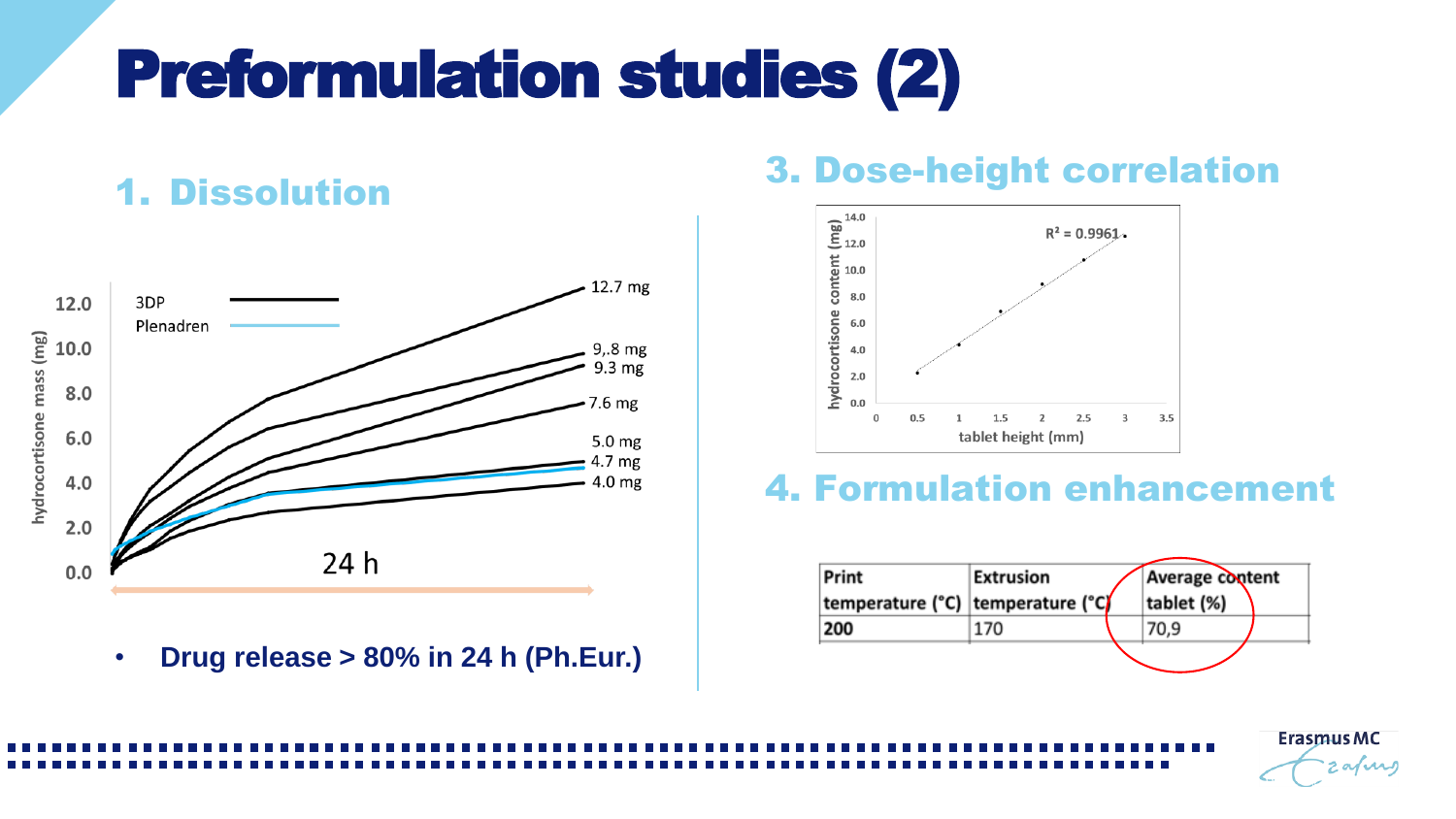## Preformulation studies (3)



### 1. Identification of Tdeg 2. Optimum processing T

| Print            | <b>Extrusion</b> | <b>Average content</b> |  |
|------------------|------------------|------------------------|--|
| temperature (°C) | temperature (°C) | tablet (%)             |  |
| 200              | 170              | 70,9                   |  |
| 190              | 170              | 76,5                   |  |
| 180              | 170              | 85,9                   |  |
| 170              | 170              | <del>89,7</del>        |  |
| 160              | 160              | 86,8                   |  |
| 150              | 150              | 91,7                   |  |

3. Final product

*200°C 150°C*





**Erasmus MC**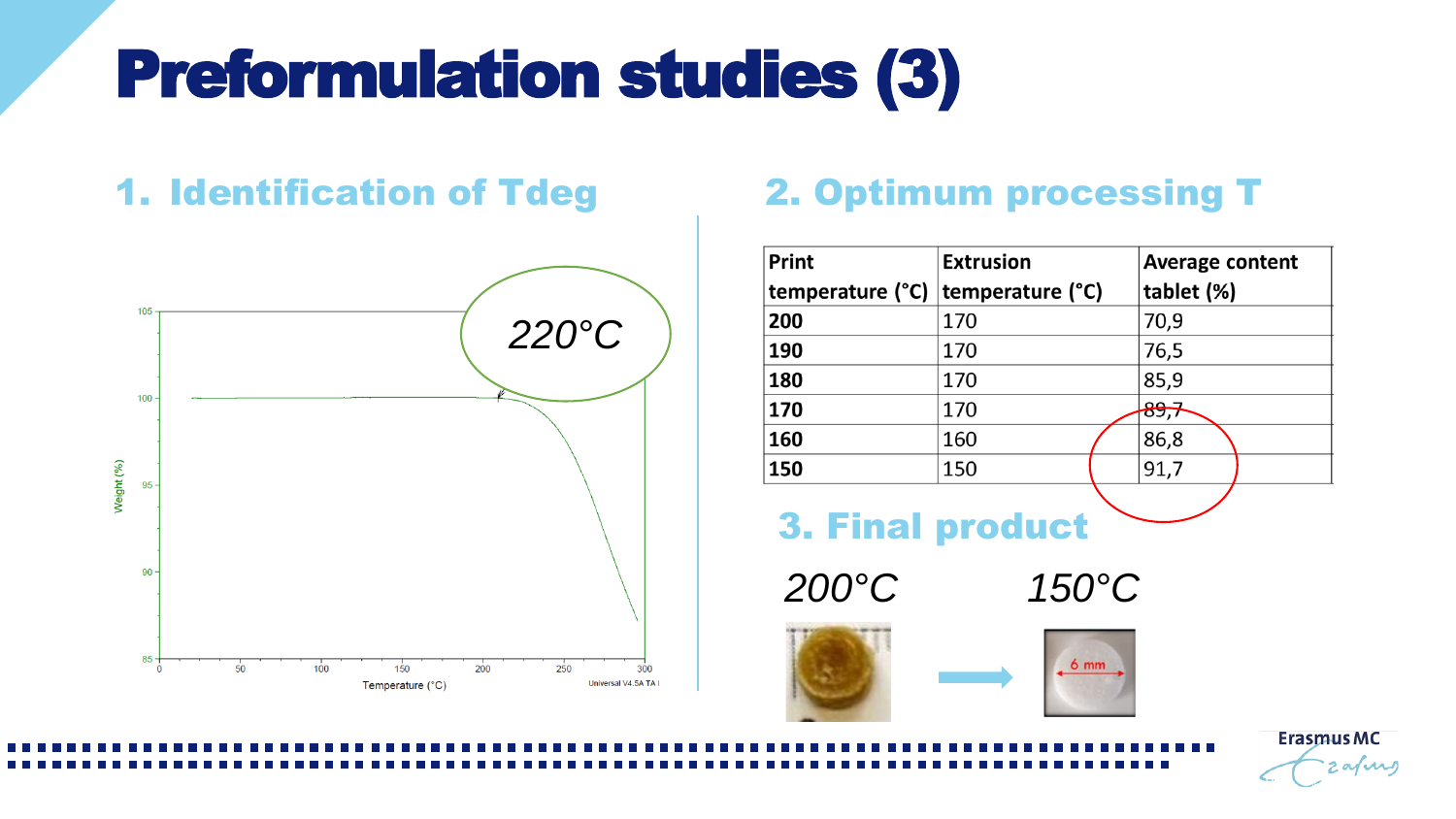## Towards final product..

### 1. Formulation 3. Dissolution

| Formulation   HC Mgs PEO EuRL HPC |    |    |    |    |
|-----------------------------------|----|----|----|----|
|                                   | 15 | 35 | 25 | 24 |

### 2. Temperature settings

|                 | Extrusion   Extrusion   Printing   Platform |                 |      |
|-----------------|---------------------------------------------|-----------------|------|
| $110^{\circ}$ C | $150^{\circ}$ C                             | $150^{\circ}$ C | 50°C |

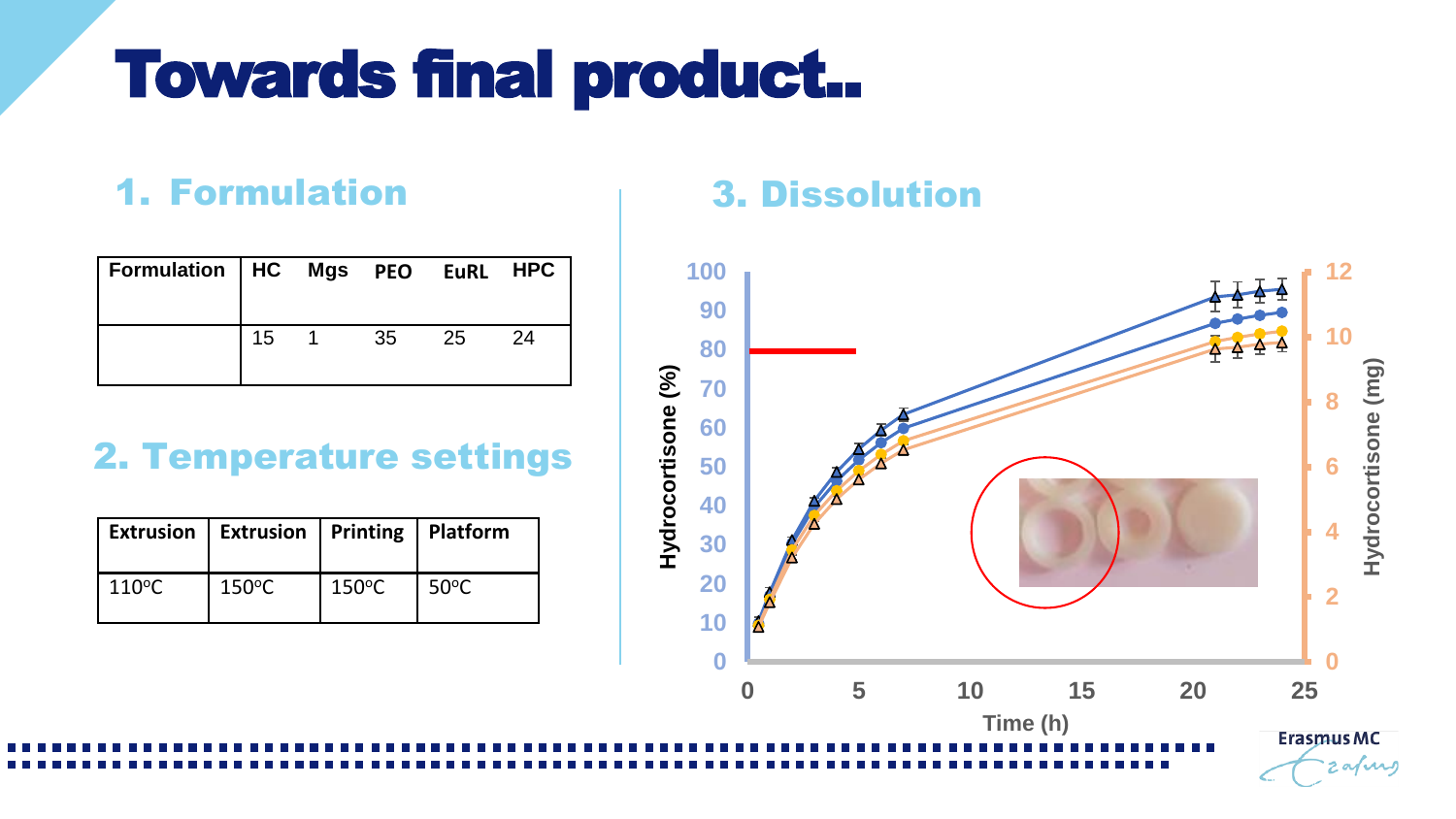## Towards final product..

| <b>Resolution</b> | Average<br>content (%) | <b>SD</b> |  |
|-------------------|------------------------|-----------|--|
| Low               | 93.6                   | 0.08      |  |
| <b>Standard</b>   | 93.1                   | 0.59      |  |
| High              | 90.5                   | 1.99      |  |
| <b>Hyper</b>      | 89.9                   | 0.19      |  |

2. Friability

| Ph.Eur    | 3D hydrocort |
|-----------|--------------|
| $< 0.1\%$ | 0.06%        |

### 1. Printing resolution **4. 1. 2. Differential scanning calorimetry**

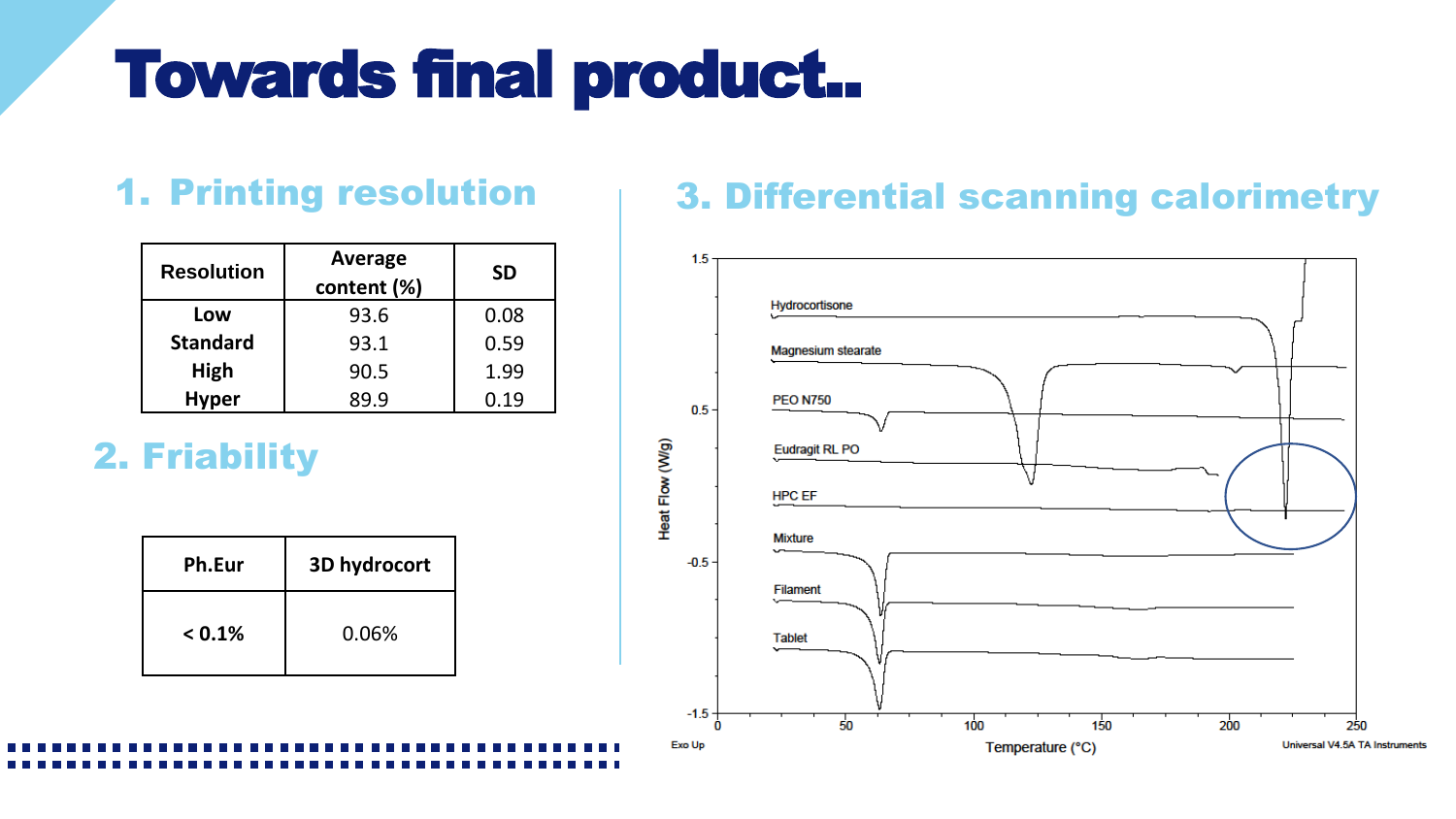## 10 mg 3D SR hydrocortisone

- Feasibility study:
	- Adequate cortisol plasma concentration?





**ErasmusMC** 

zafirs

- Samples: blood, blood pressure
- Primary endpoint: AUC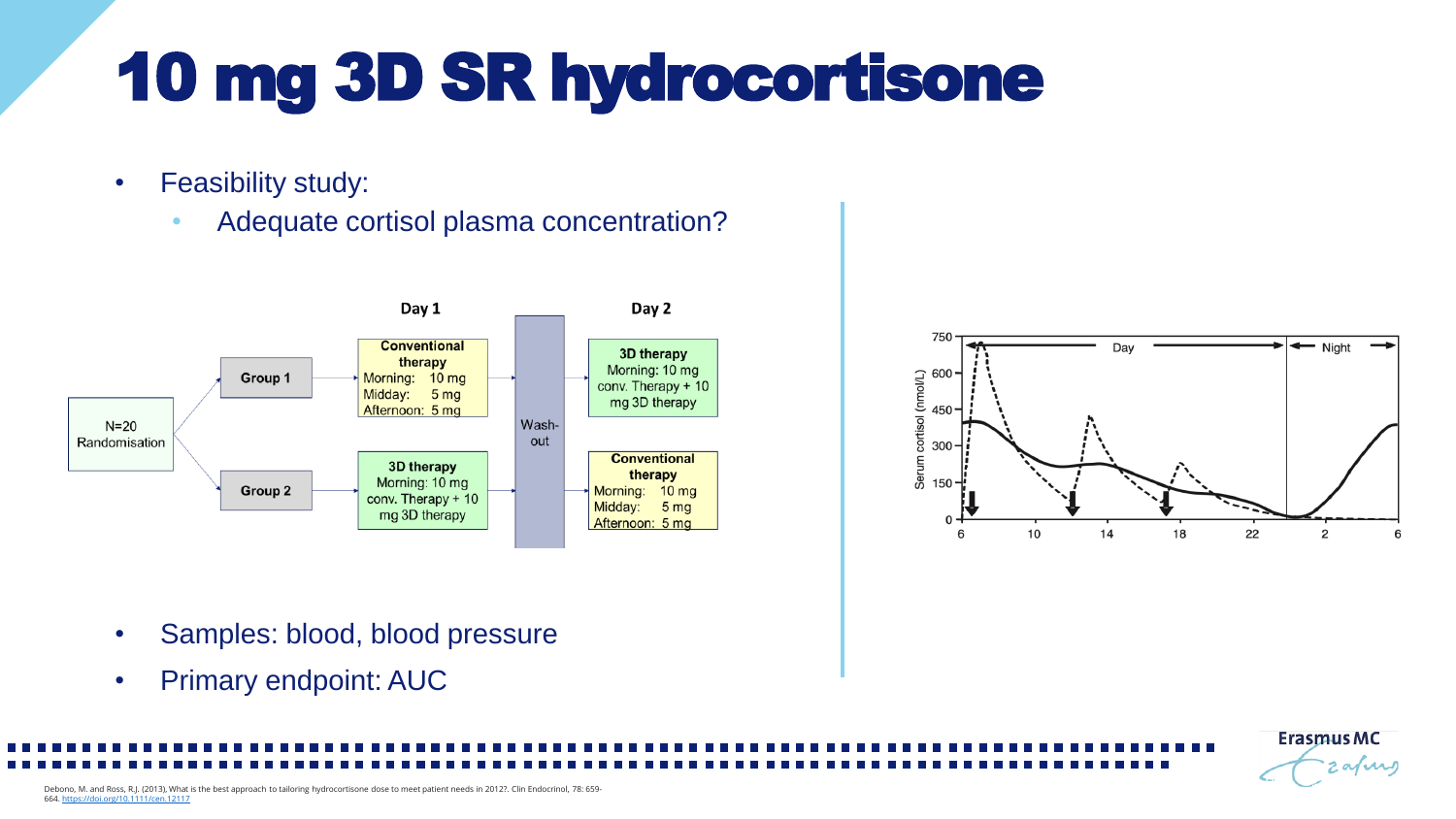## Future prospects

### **Pharmaceutical**

- Stability study
- Production sustained release
- Development delayed release



**Erasmus MC** 

### **Clinical studies**

- 1. Clinical study delayed release hydrocortisone
- 2. RCT with combined 3D SR and DR vs. Standard of care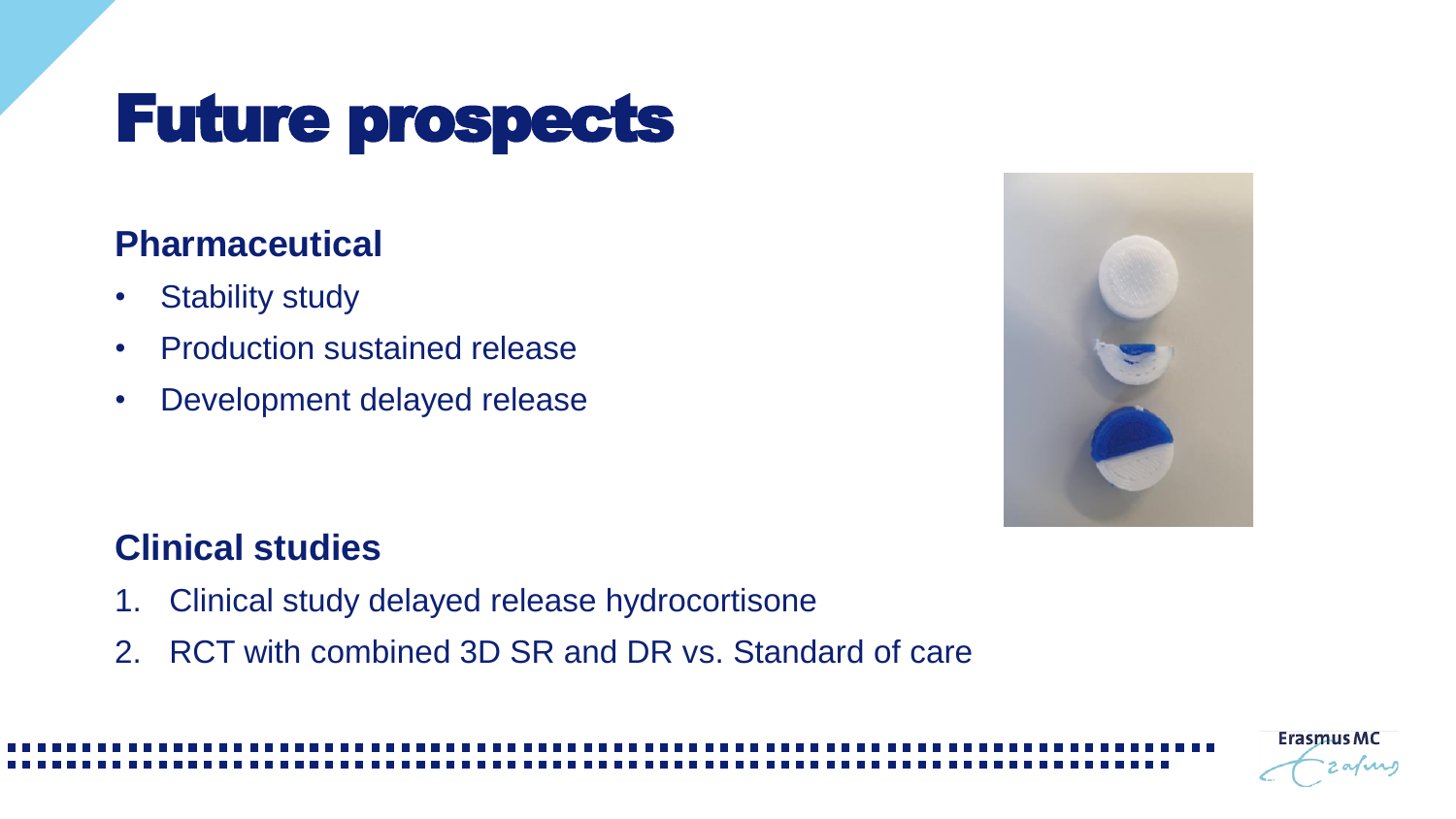## Erasmus MC 3D team

Dr. E.J. Ruijgrok E. Van Kampen P.W.C. Meulenhoff Dr. E.B. Wilms E. Muller M. Petremann K. De Jager